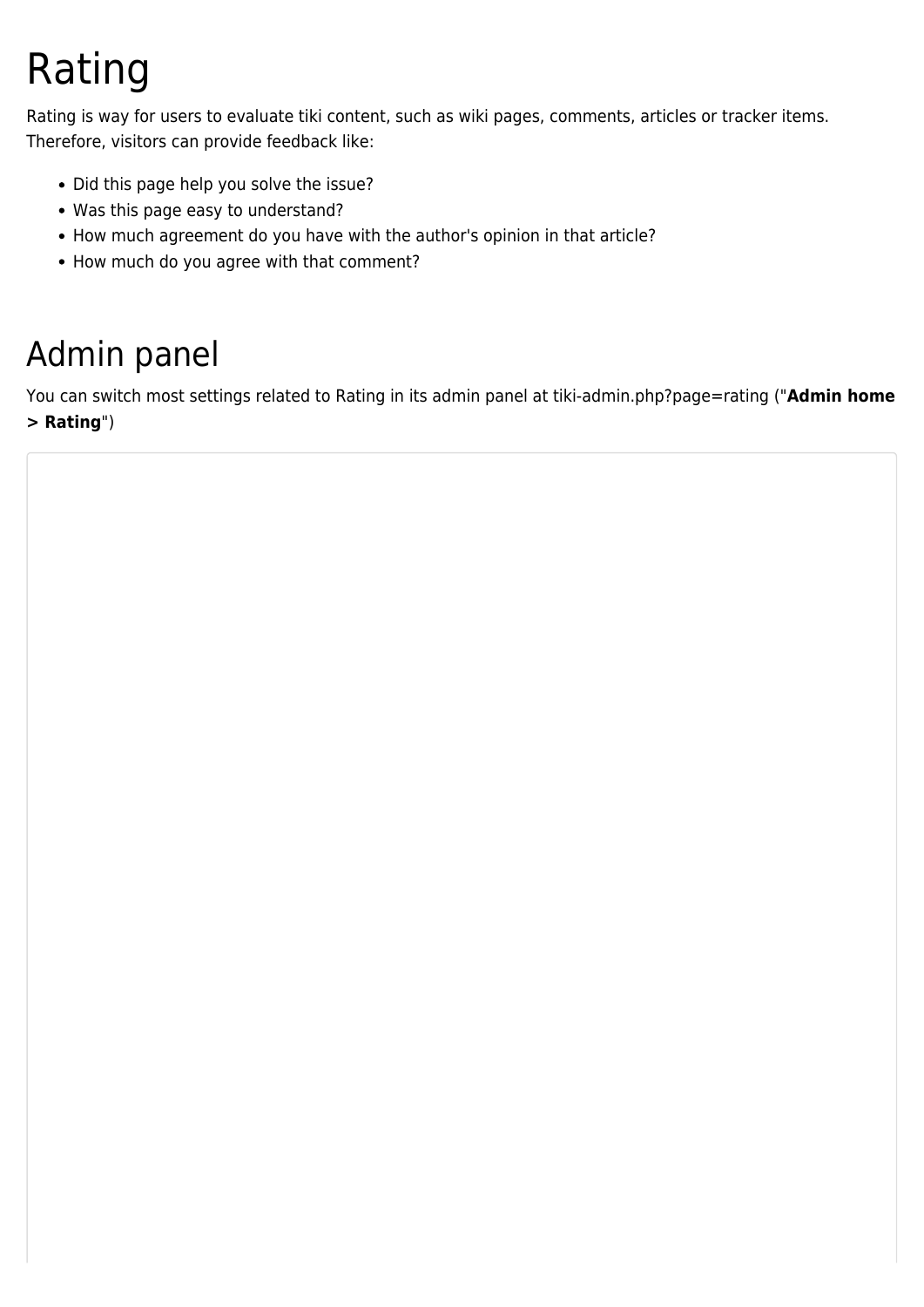### Rating o

|                      | Preference Filters<br>$\blacktriangledown$ Experimental<br>$\vee$ Basic $\vee$ Advanced<br>$\Box$ | Set as my default<br>Unavailable                            |
|----------------------|---------------------------------------------------------------------------------------------------|-------------------------------------------------------------|
|                      | <b>Search</b><br>Configuration search:                                                            |                                                             |
|                      | <b>XORGHEBSHOF</b><br>口出巴围铁工工厂                                                                    | DDD BREDEAE<br><b>Reset</b><br><b>Apply</b>                 |
|                      | Global configuration ·                                                                            |                                                             |
|                      | Rating recalculation mode: Recalculate on vote                                                    | $\sqrt{ }$                                                  |
|                      | IP can be checked<br>Check anonymous votes by user's IP                                           |                                                             |
| Wiki-                |                                                                                                   |                                                             |
| ✔                    | Rating @ 2                                                                                        | Permissions involved:<br>• wiki > wiki vote ratings         |
| ✔                    | Simple wiki ratings <b>O</b>                                                                      | . wiki > wiki_view_ratings<br>• tiki > ratings_view_results |
|                      | Wiki rating options:                                                                              |                                                             |
|                      | 0, 1, 2, 3, 4, 5                                                                                  | Φ                                                           |
|                      | Э                                                                                                 |                                                             |
| <b>Articles</b>      |                                                                                                   |                                                             |
| $\blacktriangledown$ | User ratings on articles $\bigcirc$ $\bigcirc$                                                    | Permissions involved:                                       |
|                      | Article rating options:                                                                           | • articles > rate_article                                   |
|                      | 0, 1, 2, 3, 4, 5, 6, 7                                                                            | tiki > ratings_view_results<br>Œ                            |
|                      | Э                                                                                                 |                                                             |
|                      | • You also need to set: "Admin Types > Comment can rate<br>article"                               |                                                             |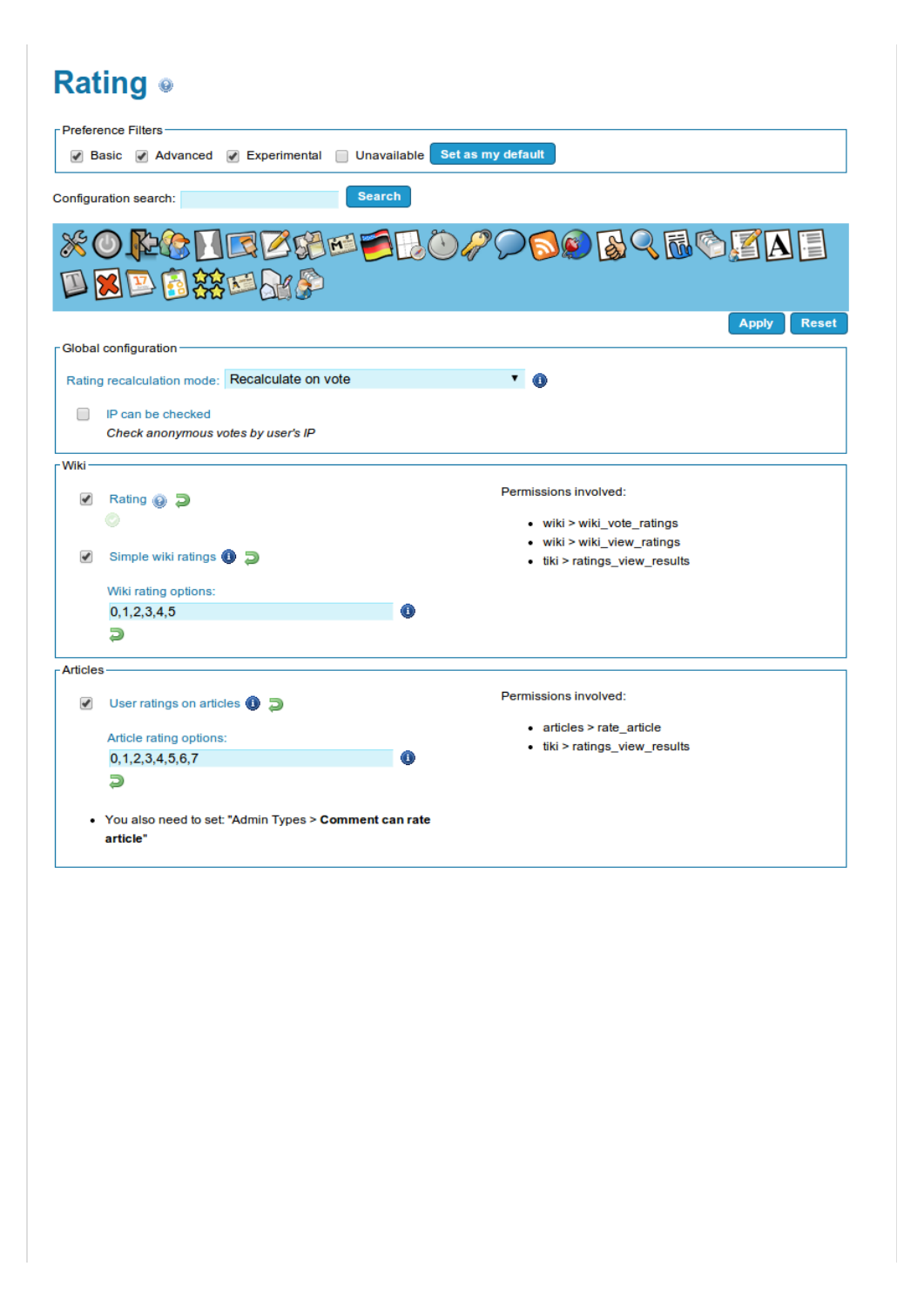| Comments     |                                                                |                                     |
|--------------|----------------------------------------------------------------|-------------------------------------|
| ✔            | Use vote system for comments $\bigcirc$                        | Permissions involved:               |
| ✔            | Simple wiki comment ratings $\bigcirc$                         | • comments > vote_comments          |
|              |                                                                | · wiki > wiki_view_comments         |
|              | Wiki rating options:                                           | • tiki > ratings_view_results       |
|              | 0, 1, 2, 3, 4                                                  | Œ.                                  |
|              | Ð                                                              |                                     |
|              | This preference needs to be disabled:                          |                                     |
|              |                                                                |                                     |
|              | Display comments form by default                               |                                     |
| -Forums -    |                                                                |                                     |
| You need to: |                                                                | Permissions involved:               |
|              | • Create or Edit a forum and enable: "Posts can be rated"      | • forums > forum_vote               |
|              | • While editing the forum, choose whether to show the "User    | • tiki > ratings_view_results       |
|              | information display > Topic Rating" by each user               |                                     |
|              | • Set the rating options at "Admin Home" > Ratings" >          |                                     |
|              | "Comments" > "Simple wiki comment ratings" > "Wiki             |                                     |
|              | rating options:" (see above)                                   |                                     |
| Trackers     |                                                                |                                     |
|              | You need to enable the settings:                               | Permissions involved:               |
|              | <b>Tracker Field:</b>                                          |                                     |
|              | Rating @                                                       | • trackers > tracker_vote_ratings   |
|              |                                                                | • trackers > tracker_revote_ratings |
|              |                                                                | • trackers > tracker_view_ratings   |
|              | - User Interface -                                             |                                     |
| ✔            | Detailed Rating Results <sup>1</sup>                           |                                     |
|              | Include percentages in the detailed rating results $\bigoplus$ |                                     |
| ✔            | Smiley Ratings <b>O</b> D                                      |                                     |
|              |                                                                |                                     |
| - Advanced   |                                                                |                                     |
|              | Advanced Rating @                                              |                                     |
|              |                                                                | <b>Apply</b>                        |
|              |                                                                |                                     |
|              |                                                                |                                     |

A few other settings are in other admin panels. See below.

# Standard Rating system in Wiki pages

Submitting proposals through using Wiki pages and their rating system

You need to have enabled these features:

- "**Admin > Wiki > Rating**"
- "**Admin > Features > Polls**"

Check that registered (or anonymous, whatever you prefer) have the global permission to view and vote ratings (set that to your choice). And you can modify that with local permissions on individual objects (review [Permissions Settings](https://doc.tiki.org/Permissions-settings) , if needed).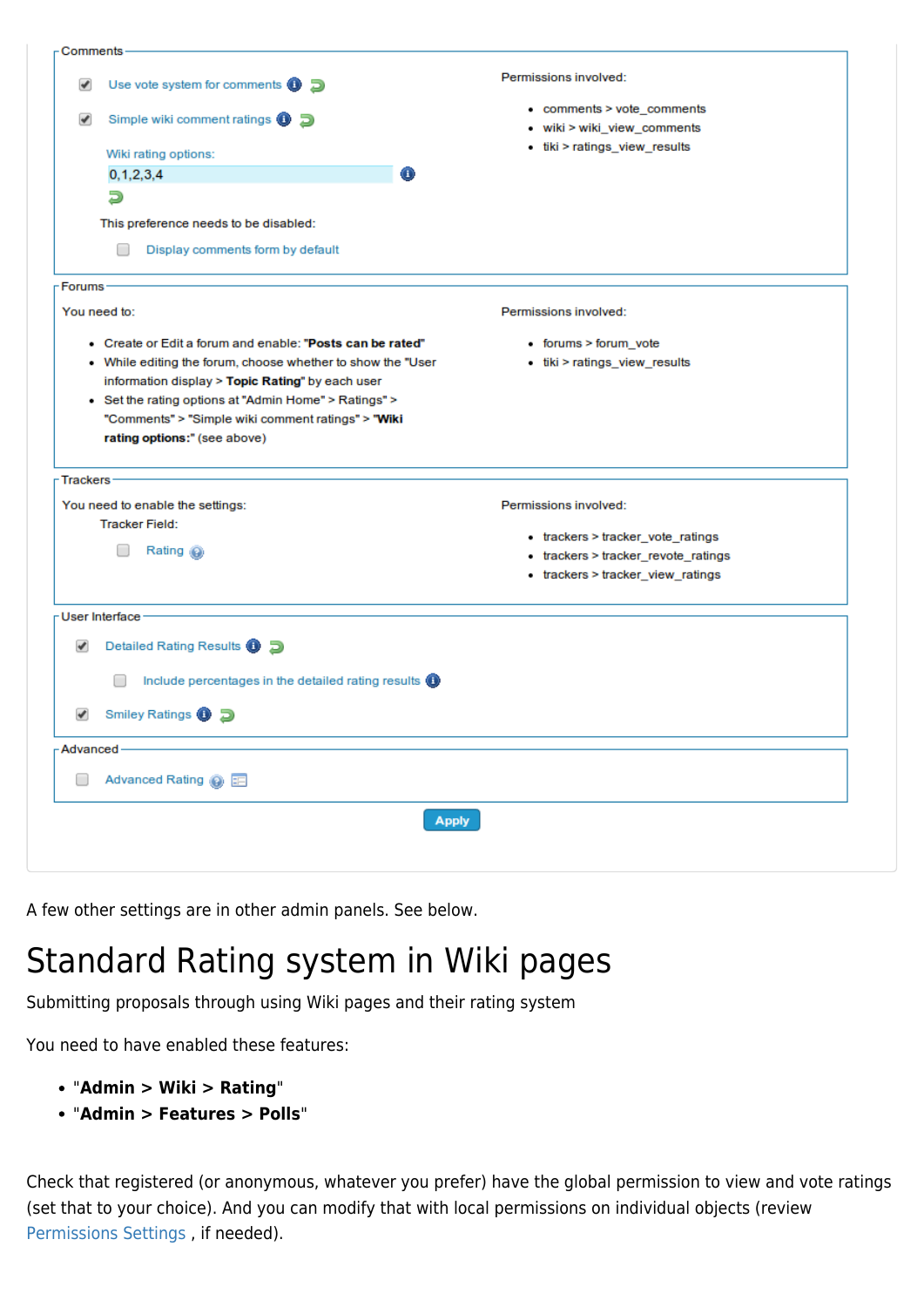Then you need to create a poll template under "Admin > Polls" (tiki-admin\_polls.php - option in the main application menu, under the admin section):

| <b>Admin Polls</b><br>W  |                                                                      |
|--------------------------|----------------------------------------------------------------------|
|                          | Set last poll as current Close all polls but last Activate all polls |
| <b>Create/edit Polls</b> |                                                                      |
| Title:                   | Wiki                                                                 |
| Active:                  | template $\blacktriangleright$                                       |
| Categorize               | [show categories   hide categories]                                  |
| PublishDate:             | $105$ $12007$ $141$ $14$ $14$ $14$<br>June                           |

...and add some options to this poll template:

| List polls Edit this poll |                                 |                                                                                                       |                            |
|---------------------------|---------------------------------|-------------------------------------------------------------------------------------------------------|----------------------------|
| <b>Preview poll</b>       |                                 |                                                                                                       |                            |
|                           |                                 | Wiki<br>C Very Good<br>$\int$ Good<br>€ So-So<br>$C$ Bad<br>C Very Bad<br>vote<br><b>View Results</b> |                            |
| Option:                   | <b>Edit or add poll options</b> | (Notes: 0)<br>(Comments: 7)<br>Save<br>Position:                                                      |                            |
| <b>Poll options</b>       |                                 |                                                                                                       |                            |
| position                  | title                           | votes                                                                                                 | action                     |
| 1                         | Very Good                       | 0                                                                                                     | delete edit                |
| $\overline{2}$            | Good                            | $\mathbf 0$                                                                                           | delete edit                |
| 3<br>$\overline{4}$       | So-So<br><b>Bad</b>             | $\mathfrak o$<br>0                                                                                    | delete edit<br>delete edit |

Later on you will be able to select this poll template at wiki edition time.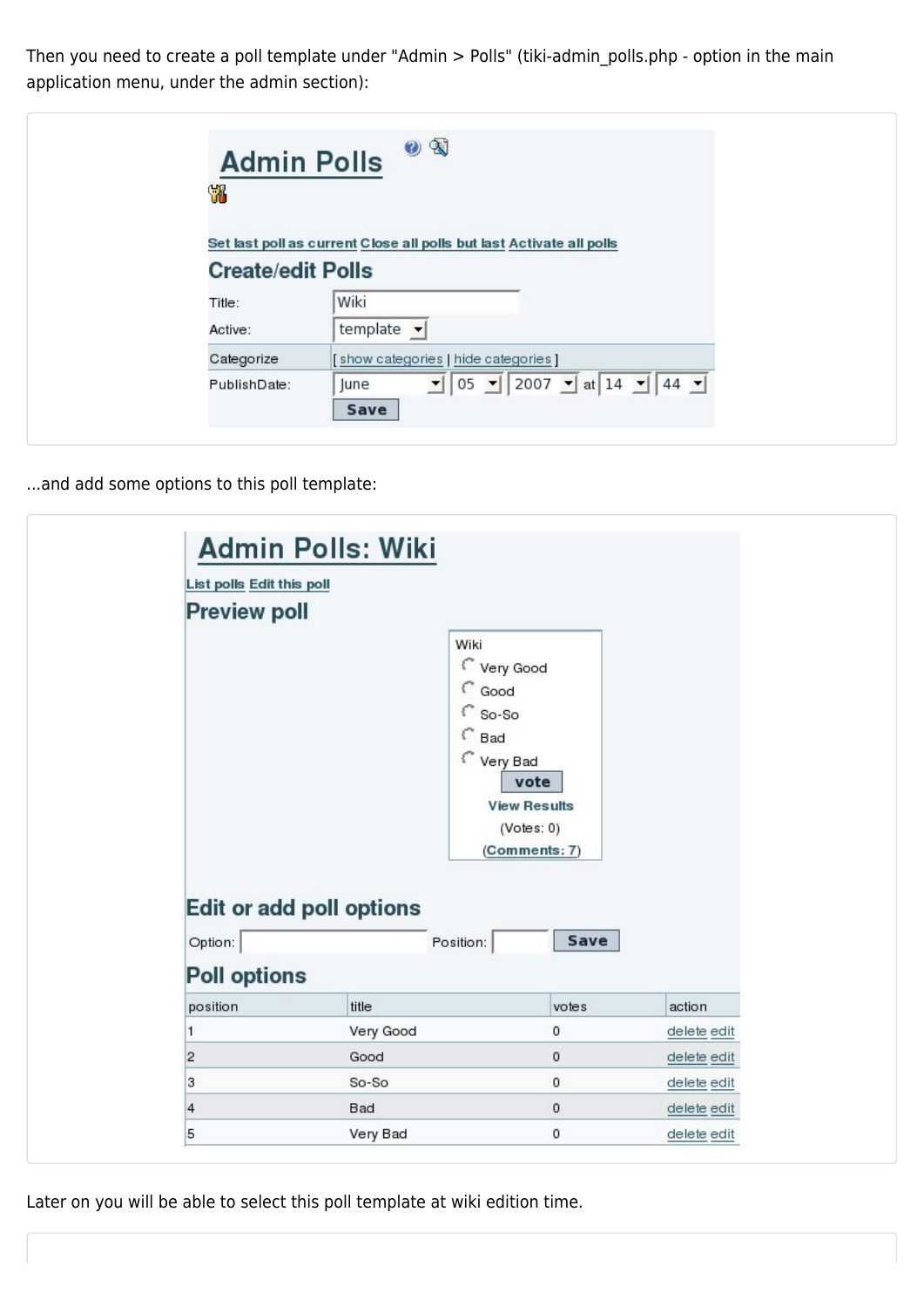| or use                                           |
|--------------------------------------------------|
|                                                  |
|                                                  |
|                                                  |
|                                                  |
|                                                  |
| 000000000000000000                               |
|                                                  |
| Tikiwiki, also known as Tiki CMS/Groupware/whate |

And then, you'll be able to see the results from that rating on that page, or you'll be able to rate that page (if you have enough permissions).

You'll see the "Rating" box on the top right corner of the page.

| A presentation of www.tikiwiki.org                                                           | <b>Democracy Platform</b> | <b>M49四日◎ backlinks ▼</b> |        |
|----------------------------------------------------------------------------------------------|---------------------------|---------------------------|--------|
|                                                                                              |                           |                           |        |
| Tikiwiki, also known as Tiki CMS/Groupware/whatever (later referenced as Tiki for short), is |                           |                           | Rating |

Clicking on that box, you'll see the current results of the poll votes:

| R                              | backlinks •                                                      |
|--------------------------------|------------------------------------------------------------------|
| short),<br>ata                 | vote<br>$\boxed{5}$<br>Rate Tikiwiki!<br>0 : Very Good<br>0:Good |
| iPL. It<br>anets.<br>too. It's | $0:$ So-So<br>$0:$ Bad<br>$[0: \text{Very Bad}]$                 |

And after clicking on the vote link (on top of the box), you'll be able to insert your vote to that page through that poll.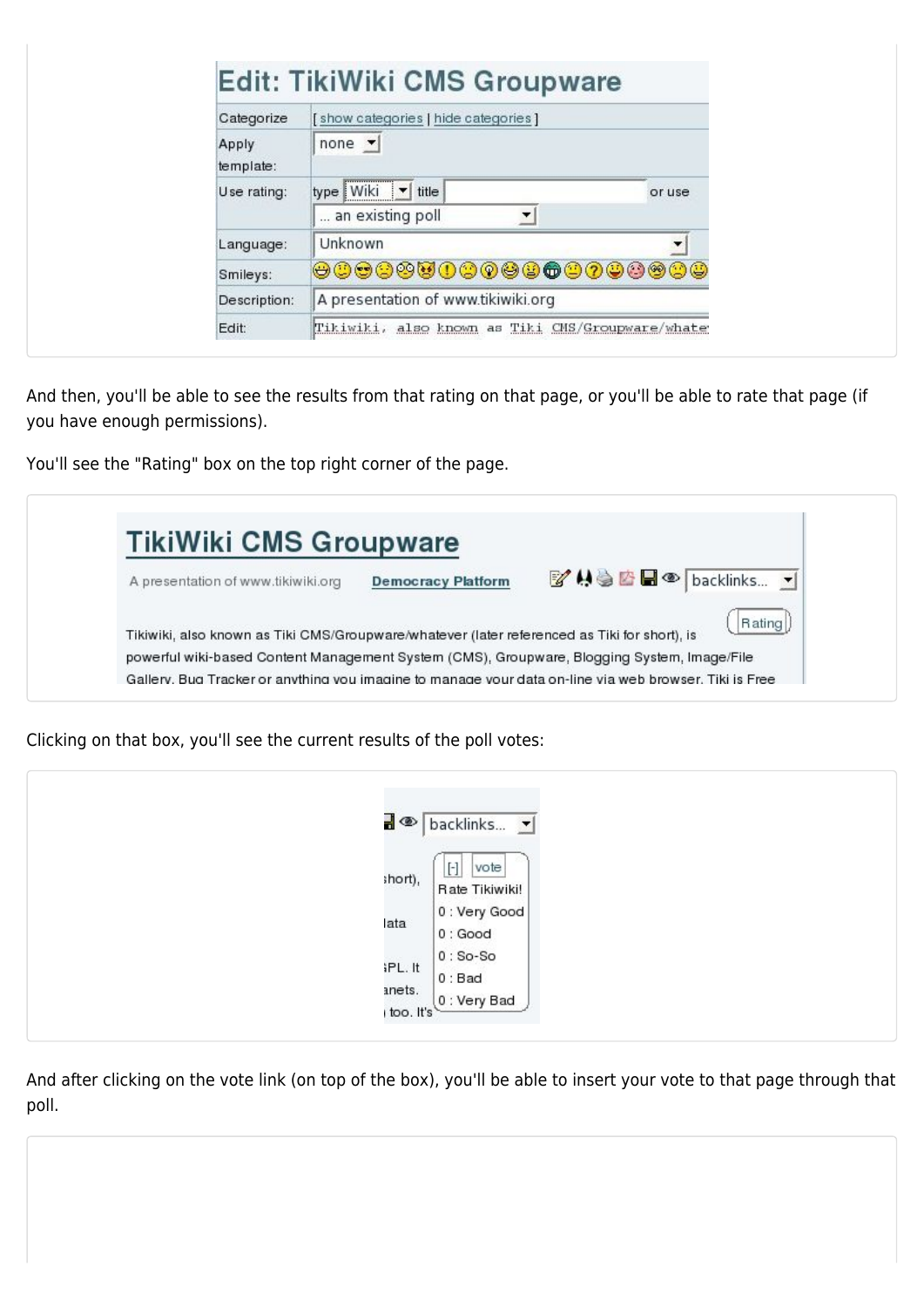| $\Box \Phi$ backlinks $\Box$ |                                                                                   |
|------------------------------|-----------------------------------------------------------------------------------|
| view<br>$[\cdot]$            |                                                                                   |
| Very Good (0)                |                                                                                   |
| (0)<br>n                     |                                                                                   |
| C<br>Bad<br>(0)              |                                                                                   |
| vote                         |                                                                                   |
|                              | Rate Tikiwiki!<br>$\odot$ Good<br>So-So<br>(0)<br>al<br>s<br>C<br>Very Bad<br>(0) |

Select an option ("Good" at the screenshot) and click on the vote button. This will record your option, and after you go to see the results again, you'll see:



And whenever another person rates the page, you'll see your option highlighted (in yellow in tikineat.css theme style), but not the options of the other users ("Very good", in this screenshot).

| $[\cdot]$<br>vote<br>Rate Tikiwiki!<br>ng                 |
|-----------------------------------------------------------|
| 1 : Very Good<br>1:Good<br>$0:$ So-So                     |
| $\mathsf{H}$<br>$0:$ Bad<br>S.<br>$0:$ Very Bad<br>. It's |

## Simple ratings in Wiki pages

Enable the feature "**Admin home > Rating > Wiki > Simple wiki ratings**" and "**Wiki rating options:**" (1, 2, 3, 4, 5; or less/more options than those)

Ensure that you granted to your desired group/s the permission to vote, and view the rating results.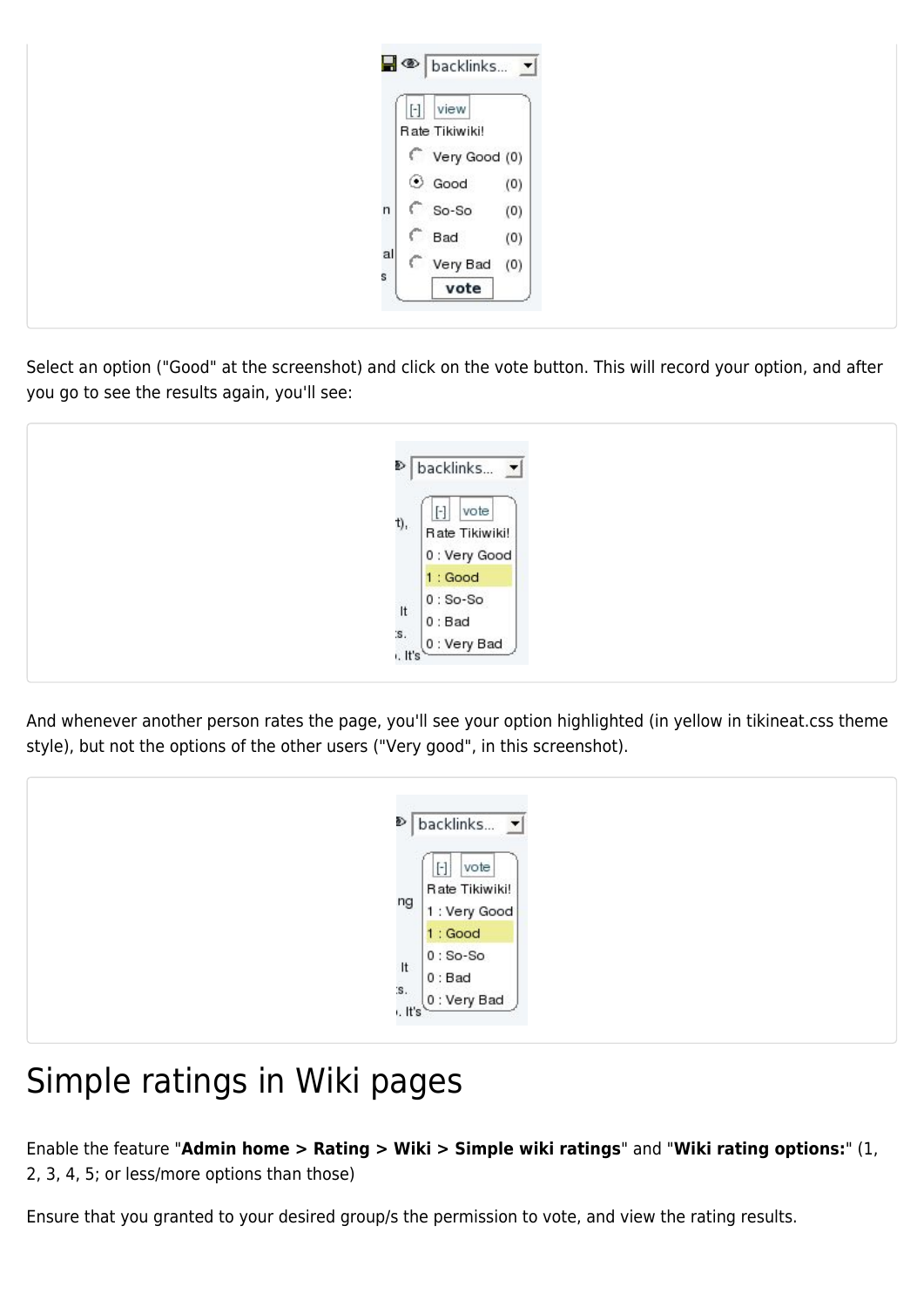- wiki > tiki p\_wiki\_vote\_ratings
- tiki > tiki p ratings view results

The simple rating is shown at the bottom of the page, just above the button bar:

| Rate this page:<br>◎ ◎ ○ ◎ ○ ● ○ ◎ Rate<br>User Rating: 3/4<br>(1/25%) |               | (1/25%)       |               | $\bullet$ (2/50%)  |                |
|------------------------------------------------------------------------|---------------|---------------|---------------|--------------------|----------------|
| <b>Edit this page</b>                                                  | <b>Source</b> | <b>Remove</b> | <b>Rename</b> | <b>Permissions</b> | <b>History</b> |

Click to expand

#### Users ratings in Articles

Enable the feature "**Admin home > Articles > General Settings > User ratings on articles**", and set the options here: "**Article rating options**:" (1, 2, 3, 4, 5; or less/more options than those)

Ensure that you granted to your desired group/s the permission to vote, and view the rating results.

- articles > tiki p rate article
- tiki > tiki p ratings view results

You can see a few examples below depending on the features enabled, and the permissions of the group of users involved.

1. Example of simple display of results for anonymous users, without the permission to vote, but with the permission to view the rating results, and without detailed results nor colored smiley ratings. One comment also displayed below.



Click to expand

2. Example of simple display of results for registered users, with the permissions to vote and to view the rating results, and without detailed results nor colored smiley ratings. One comment also displayed below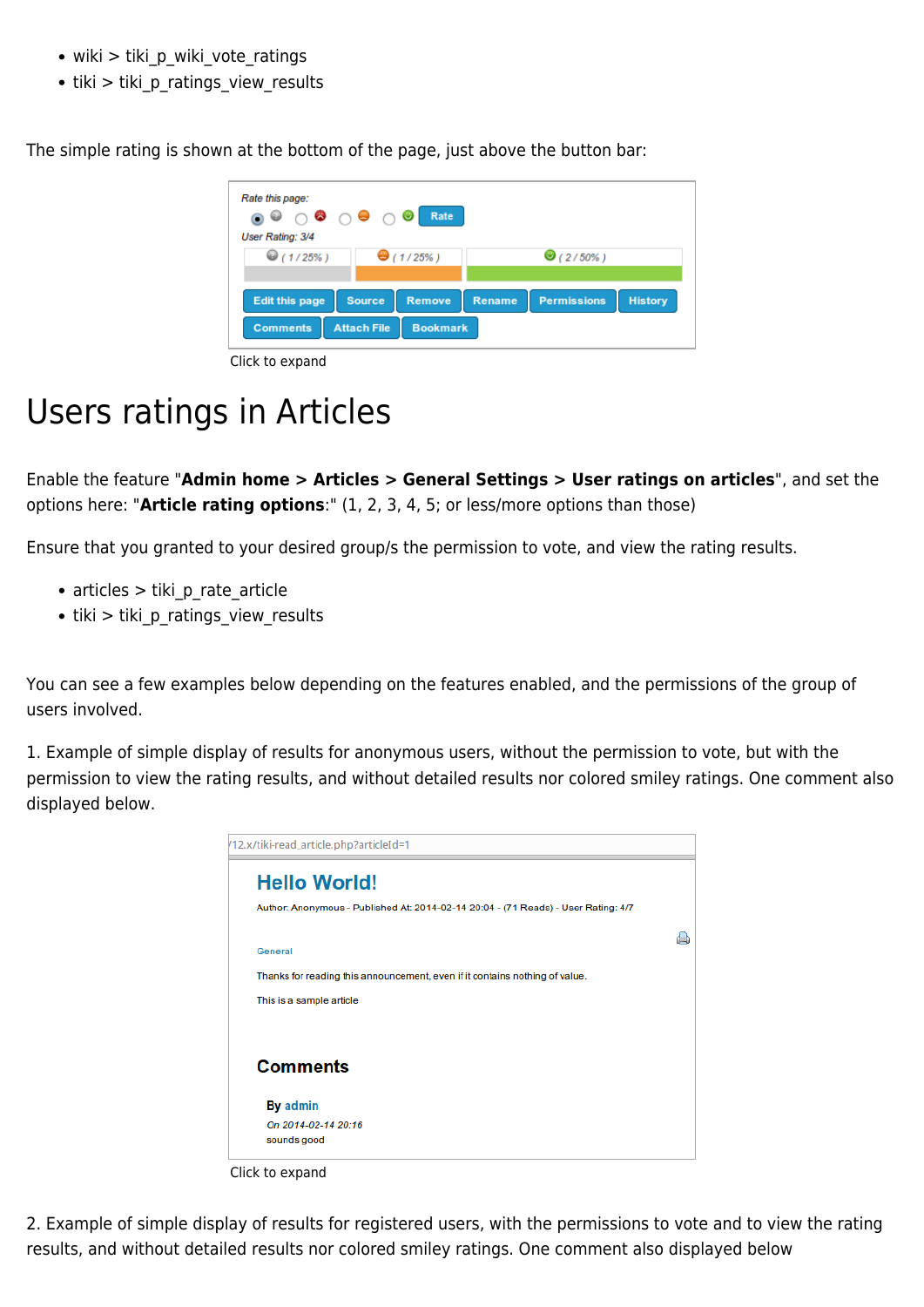

Click to expand

3. Example of detailed display of results for registered users, with the permissions to vote and to view the rating results, and without colored smiley ratings. One comment also displayed below.

| <b>Hello World!</b>                                                                                                                                                       |                                         |             |           |  |  |  |  |
|---------------------------------------------------------------------------------------------------------------------------------------------------------------------------|-----------------------------------------|-------------|-----------|--|--|--|--|
|                                                                                                                                                                           |                                         |             |           |  |  |  |  |
| Author: Anonymous - Published At: 2014-02-14 20:04 - (68 Reads) - User Rating: 4/7<br>Rate<br>◯ 5<br>$2 \bigcirc 3$<br>6<br>7<br>$\mathbf{1}$<br>$\circledcirc$<br>4<br>∩ |                                         |             |           |  |  |  |  |
| $4(1/33\%)$<br>$5(1/33\%)$<br>3(1/33%)                                                                                                                                    |                                         |             |           |  |  |  |  |
|                                                                                                                                                                           |                                         |             |           |  |  |  |  |
| General                                                                                                                                                                   |                                         |             | a b       |  |  |  |  |
| Thanks for reading this announcement, even if it contains nothing of value.                                                                                               |                                         |             |           |  |  |  |  |
| This is a sample article                                                                                                                                                  |                                         |             |           |  |  |  |  |
| <b>Comments</b>                                                                                                                                                           |                                         |             |           |  |  |  |  |
| By admin                                                                                                                                                                  |                                         |             | x         |  |  |  |  |
| On 2014-02-14 20:16                                                                                                                                                       |                                         |             |           |  |  |  |  |
| sounds good                                                                                                                                                               |                                         |             |           |  |  |  |  |
|                                                                                                                                                                           | $\circ$ 2 $\circ$ 3 $\circ$ 4 $\circ$ 5 | Rate        |           |  |  |  |  |
| <b>Reply</b><br><b>Edit</b><br>$\circledcirc$<br>1                                                                                                                        |                                         |             |           |  |  |  |  |
| $1(3/60\%)$                                                                                                                                                               |                                         | $3(1/20\%)$ | 4 (1/20%) |  |  |  |  |

Click to expand

4. Example of detailed display of results for registered users, with the permissions to vote and to view the rating results, and with colored smiley ratings. One comment also displayed below.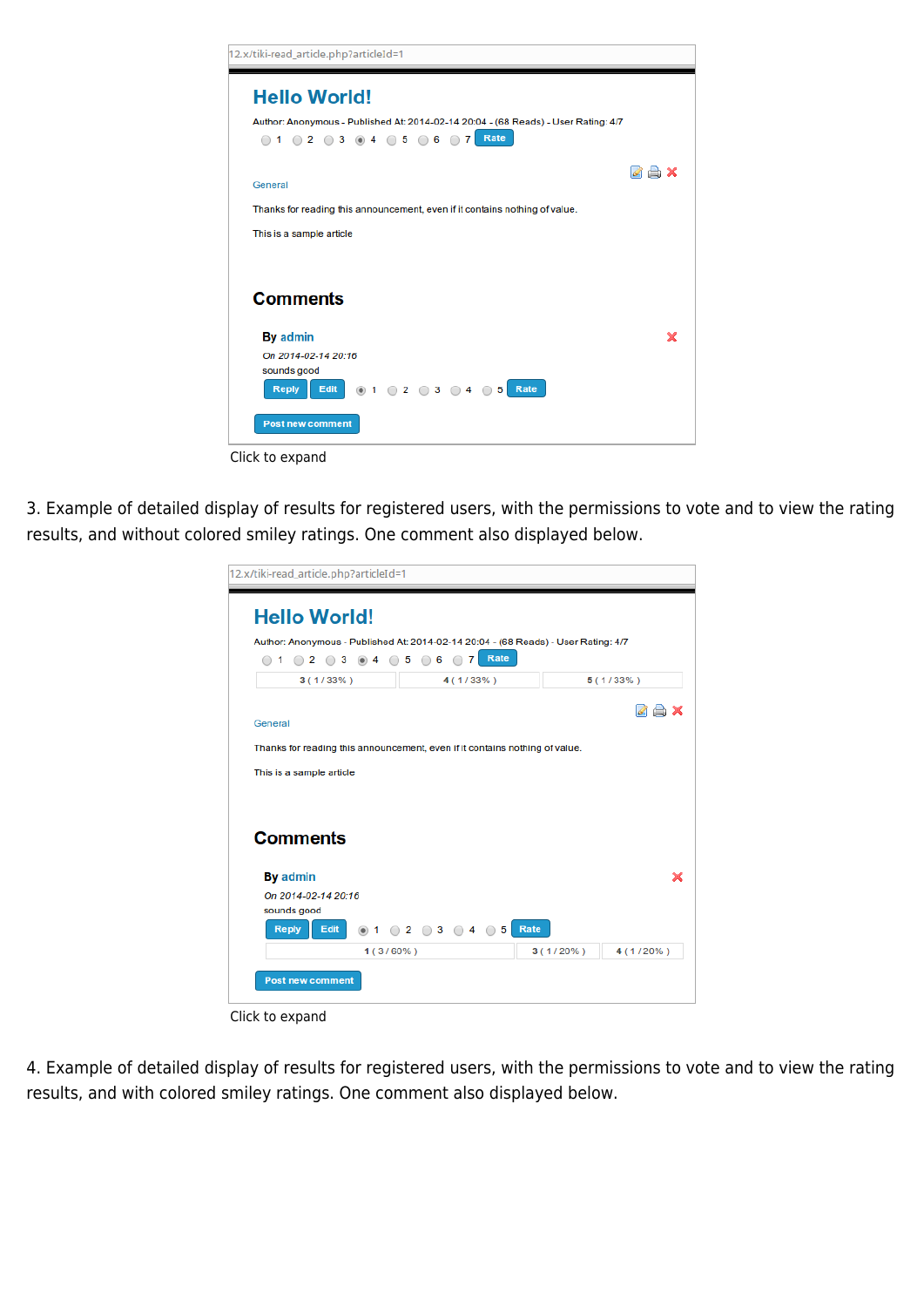

Click to expand

#### Users ratings in Comments

Enable the feature "**Admin home > Rating > Comments > Simple wiki comment ratings**" and "**Wiki** rating options:" (1, 2, 3, 4, 5; or less/more options than those)

Ensure that you granted to your desired group/s the permission to vote, and view the rating results.

- comments > tiki p vote comments
- tiki > tiki\_p\_ratings\_view\_results

See an example in the screenshots above.

#### Users ratings in Forums

To set it up:

- Create or Edit a forum and enable: "**Posts can be rated**"
- While editing the forum, choose whether to show the "User information display > **Topic Rating**" by each user (Tiki12.2+)
- Set the rating options at "Admin Home" > Ratings" > "Comments" > "Simple wiki comment ratings" > "**Wiki rating options:**" (0, 5, 4, 3, 2, 1; or less/more options than those)

Ensure that you granted to your desired group/s the permission to vote, and view the rating results.

- forums > tiki p forum vote
- tiki > tiki p\_ratings\_view\_results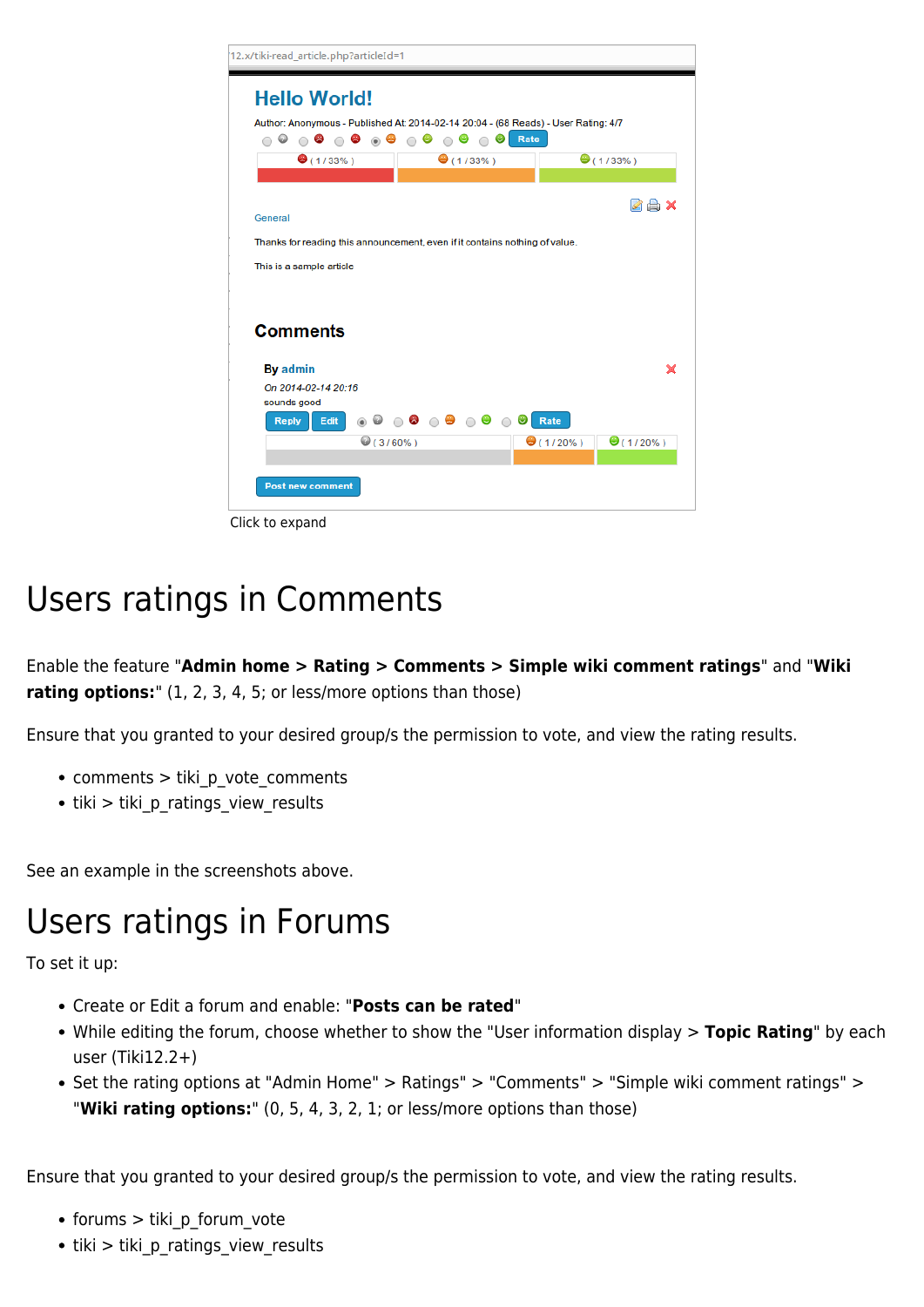Example of the thread list in a forum, showing results for the first message of every thread (thread topic), with detailed results and rating smileys both enabled.

| <b>Support Forum o 2</b>                                                 |                          |                     |                         |                            |
|--------------------------------------------------------------------------|--------------------------|---------------------|-------------------------|----------------------------|
| <b>Forum List</b><br><b>Edit Forum</b><br><b>New Topic</b>               |                          |                     | ◉                       | 288                        |
| Forums » Support Forum                                                   |                          |                     |                         |                            |
|                                                                          |                          | Find                |                         |                            |
|                                                                          | <b>Moderator Actions</b> |                     |                         |                            |
| <b>A简高×1</b>                                                             |                          |                     |                         | Queued Messages: 0         |
| <b>Title</b><br><b>Type</b>                                              | <b>Reads</b>             | <b>Users Rating</b> | <b>Detailed results</b> | <b>Actions</b>             |
| How can we change the interface language?<br>A<br>□                      | $\overline{7}$           | 5/6                 | $\Theta$ (1/100%)       | $\boldsymbol{\times}$<br>Ø |
| How can we receive emails notifying changes in the site?<br>$\Box$<br>u. | 26                       | 3.7/6               | (1/33%)<br>9(2/67%)     | Ø X                        |
| <b>Filter Posts</b>                                                      |                          |                     |                         |                            |

Click to expand

If we visit one of those threads of that forum, we can see that the rating shown in the threads list corresponds to the rating of the thread topic (first message of the thread). Replies to that topic can also be rated by users.

|                                                                    | <b>Support Forum e 2</b>                                                         |                                                          |
|--------------------------------------------------------------------|----------------------------------------------------------------------------------|----------------------------------------------------------|
| <b>Forum List</b><br><b>Topic List</b><br><b>Edit Forum</b>        |                                                                                  |                                                          |
|                                                                    | Forums » Support Forum» How can we receive emails notifying changes in the site? |                                                          |
|                                                                    |                                                                                  | [prev topic]                                             |
|                                                                    |                                                                                  | <b>ZXOBOS</b>                                            |
|                                                                    |                                                                                  | How can we receive emails notifying changes in the site? |
|                                                                    |                                                                                  |                                                          |
| Posted by admin on 2014-02-15 22:56<br>a.                          |                                                                                  |                                                          |
|                                                                    |                                                                                  |                                                          |
| How can we receive emails notifying changes in the site?           |                                                                                  |                                                          |
|                                                                    | I heard something about using watches, but I'm not sure how or where to use them |                                                          |
|                                                                    |                                                                                  |                                                          |
| <b>Reply</b>                                                       |                                                                                  | Users Rating: 3.7 / 6 Score: 0.73<br>(1/33%)<br>9(2/67%) |
|                                                                    |                                                                                  |                                                          |
|                                                                    |                                                                                  | Reads: 26                                                |
| <b>Moderator actions</b>                                           |                                                                                  | queued:0                                                 |
| Move to topic: How can we change the interface language? ▼         | <b>Delete Selected</b><br>Move                                                   |                                                          |
|                                                                    |                                                                                  |                                                          |
|                                                                    |                                                                                  | ZXOE                                                     |
| Posted by Xavi on 2014-02-15 23:06                                 |                                                                                  |                                                          |
|                                                                    |                                                                                  |                                                          |
|                                                                    |                                                                                  |                                                          |
| You can use the user watches. See the documentation page about it: |                                                                                  |                                                          |
|                                                                    |                                                                                  |                                                          |
| https://doc.tiki.org/Watches.g?                                    |                                                                                  |                                                          |
| <b>Reply</b>                                                       | Users Rating: 4/6 Score: 1.48 Vote: 0 0 0                                        | Rate<br>G<br>$\left( \widehat{\bullet }\right)$          |
|                                                                    | $\odot$ (1/33%)                                                                  | (1/33%)<br>$\Theta$ (1/33%)                              |

Click to expand

Since [Tiki12.](https://doc.tiki.org/Tiki12)2, there is a new forum setting to allow the optional display of the Rating by each user to that forum thread topic in each reply.

This is useful to ease the task to reach consensus on deliberations (in forum threads) by identifying in a more clear way the position (topic rating) of each person on that topic at each moment on the discussion.

Let's see for instance, an example of discussion thread started by user admin, and replied (and rated) bu user1 and user2, providing different rating values each one of those users to the main topic of the discussion thread.

User1 would see this page displaying his/her choice in the form to rate the main topic of the forum thread: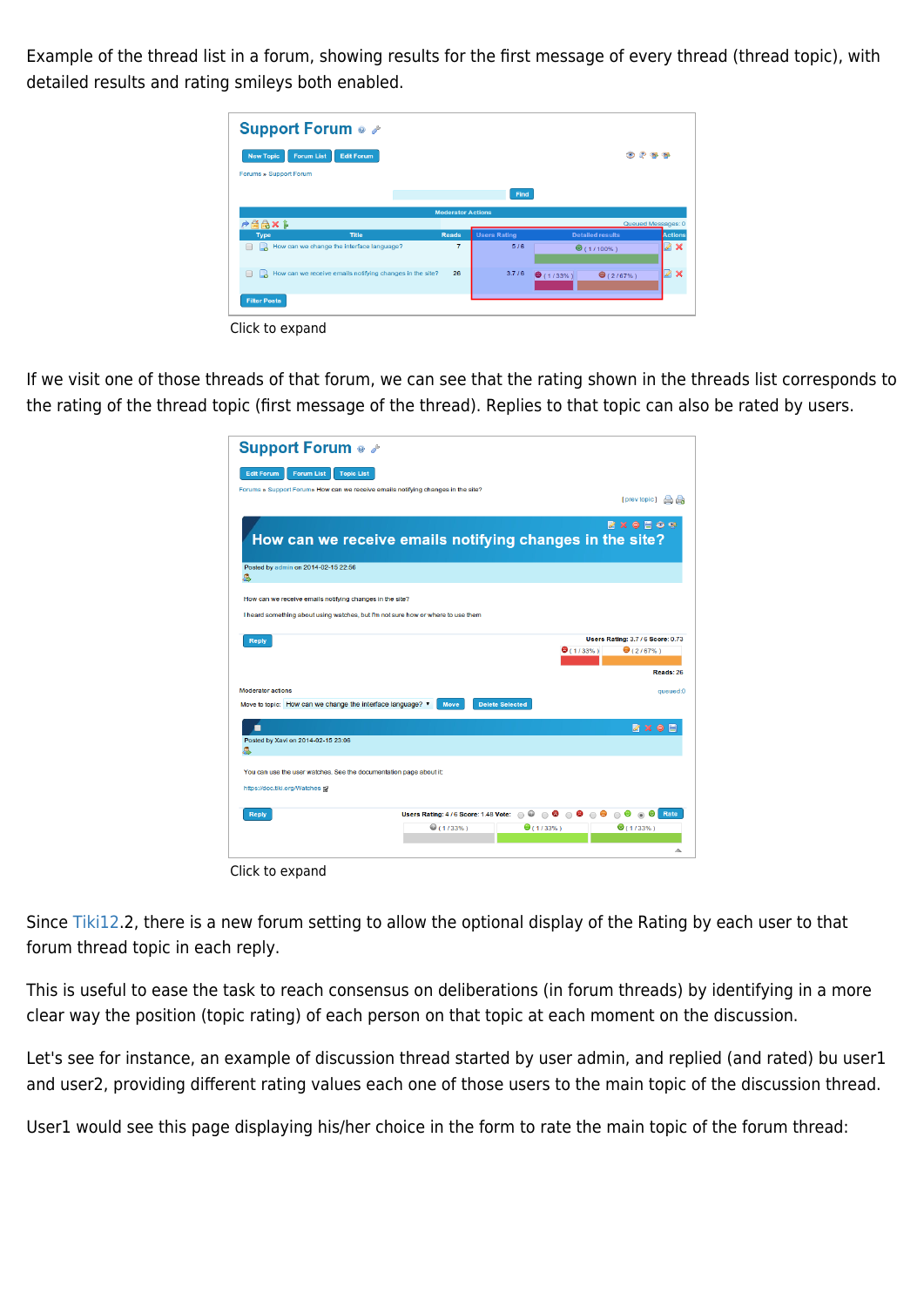| Discussion forum ®<br>user1 viewing                                                                                                                                                                        |                                                                                  |
|------------------------------------------------------------------------------------------------------------------------------------------------------------------------------------------------------------|----------------------------------------------------------------------------------|
| <b>Forum List</b><br><b>Topic List</b><br>Forums » Discussion forum» We will provide online acces to the course contents (BBB)                                                                             | a a                                                                              |
| We will provide online acces to the course contents<br>(BBB)                                                                                                                                               | $\bullet$ $\bullet$                                                              |
| Posted by admin at 11:27 posts: 1<br>д                                                                                                                                                                     |                                                                                  |
| We plan to provide online access to the course contents, through a BigBlueButton (BBB) instance, so that those who can't attend to<br>a face-to-face session, will be able to follow the session remotely. |                                                                                  |
| In addition, since recording in the BBB instance will be enabled, the session will be reproducible in a later stage for those who missed<br>ìt.                                                            |                                                                                  |
| <b>Reply</b><br>(1)                                                                                                                                                                                        | Users Rating: 5 / 6 Score: 0.50 Vote:<br>Rate<br>0.<br>$\Theta$ (1)<br>Reads: 20 |
| Posted by user2 at 11:29 posts: 1                                                                                                                                                                          |                                                                                  |
| What is BigBlueButton (BBB)?<br>⊙ ⊛<br>Users Rating: - / 6 Score: 0.00 Vot<br>0<br>Reply                                                                                                                   | Rate<br>⊙ ⊜                                                                      |
| ම Posted by user1 at 11:39 posts: 3<br>a                                                                                                                                                                   | a                                                                                |
| It's a free/libre open source software for Audio and Videoconference with a nice set of features.<br>See this for more details:<br>https://doc.tiki.org/BigBlug autton [6]                                 |                                                                                  |
| <b>Reply</b>                                                                                                                                                                                               | Users Rating: - / 6 Score: 0.00<br>◬                                             |
| Posted by user1 at 11:38 posts: 3                                                                                                                                                                          |                                                                                  |
| yay, thanks heaps!                                                                                                                                                                                         |                                                                                  |
| <b>Reply</b><br>Click to expand                                                                                                                                                                            | Users Rating: - / 6 Score: 0.00                                                  |

Notice that user 1 has the option to rate also the replies made by others users, but not his own post.

Similarly, user2 sees his/her choice in the form to rate the main topic of the forum thread, and has the option to rate also the replies made by others users (user1), but not his own post: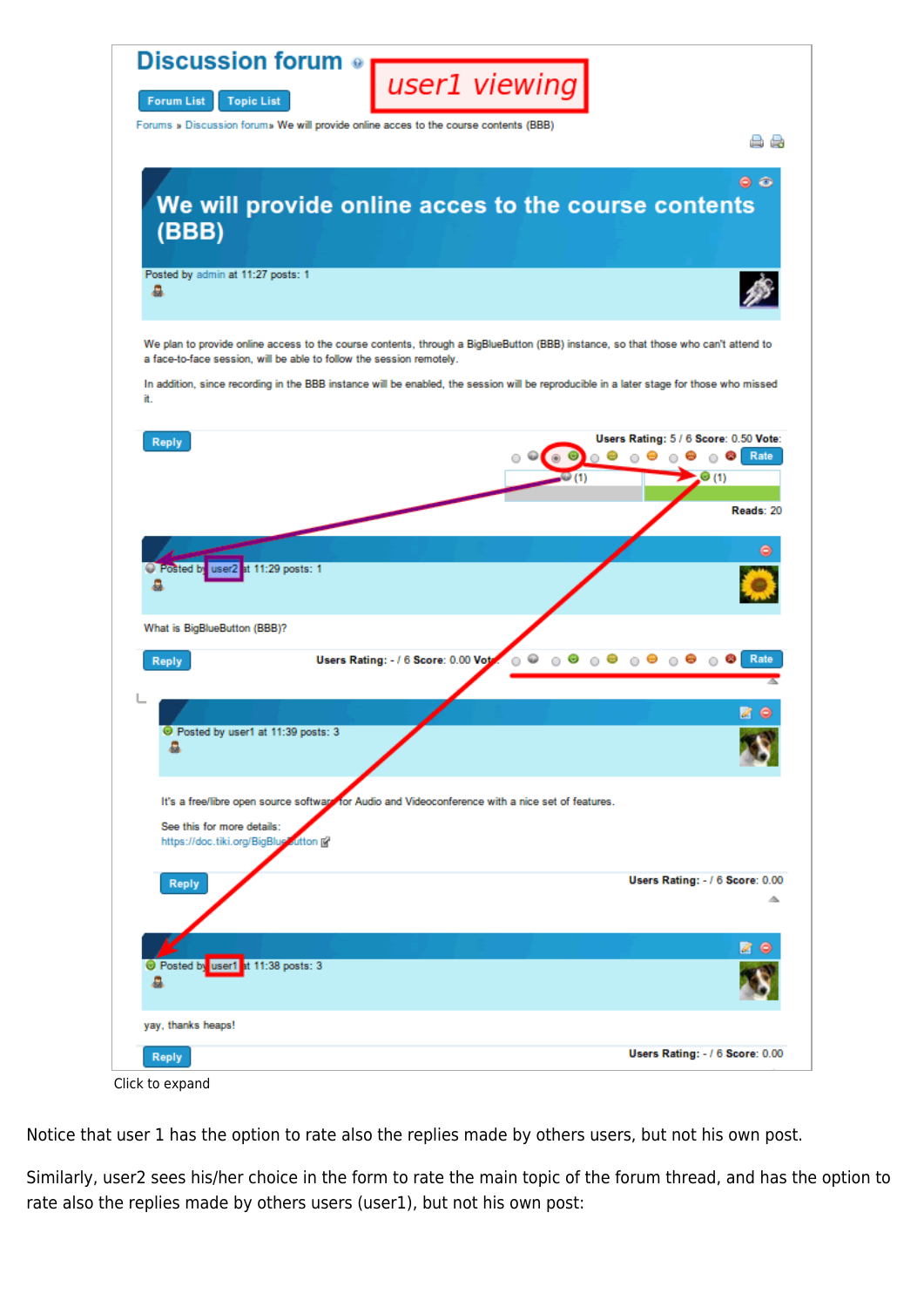

Click to expand

### Users Ratings in Trackers

In [Tiki12](https://doc.tiki.org/Tiki12) there is no need to enable the feature sitewide for trackers, but to enable the tracker field Ratings, in case it is disabled in your site. You can enable it at "**Admin home > Trackers > Field types > Rating**".

#### **Note**:

In earlier Tiki versions, some other features also allowed to set up a rating system in Tiki with trackers, but they are currently (as Tiki12 at least) mostly deprecated:

- Edit a tracker > Features > "Allow ratings (deprecated, use rating field)"
- Admin home > Trackers > Field types > Stars (deprecated)
- Admin home > Trackers > Field types > Stars (system)

Ensure that you granted to your desired group/s the permission to vote, and view the rating results.

- trackers > tiki\_p\_tracker\_vote\_ratings
- trackers > tiki p tracker revote ratings
- trackers > tiki\_p\_tracker\_view\_ratings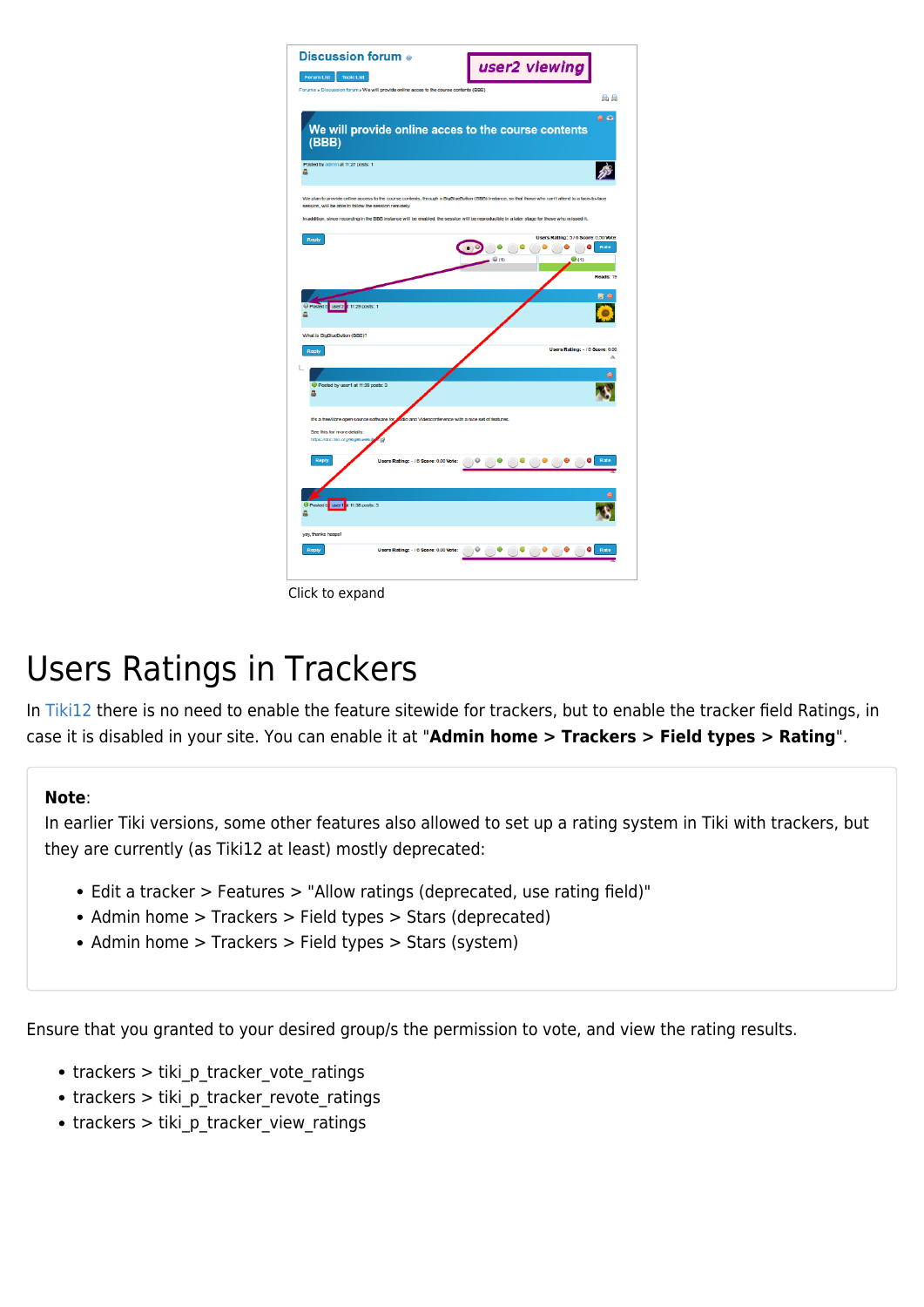#### Example for Submitting proposals through Trackers and their rating system (Tiki6)

Create a new tracker with "rating" selected

| Name:                         | Proposals                                                                                                     |                                                                                        |                                               |  |  |  |
|-------------------------------|---------------------------------------------------------------------------------------------------------------|----------------------------------------------------------------------------------------|-----------------------------------------------|--|--|--|
| Description:                  | Proposals of items through trackers in the e-Hemocracy system                                                 |                                                                                        |                                               |  |  |  |
| Categorize                    | [show categories   hide categories ]                                                                          |                                                                                        |                                               |  |  |  |
| Show status                   |                                                                                                               | $\overline{\mathbf{v}}$                                                                |                                               |  |  |  |
|                               | Default status displayed in list mode                                                                         | $\sqrt{2}$ open<br>pending<br>closed                                                   |                                               |  |  |  |
|                               | Show status to tracker admin only                                                                             | $\overline{\mathbf{v}}$                                                                |                                               |  |  |  |
|                               | Send copies of all activity in this tracker to this e-mail address:                                           |                                                                                        |                                               |  |  |  |
| Use simplified e-mail format  | The tracker needs a text field named Subject                                                                  |                                                                                        |                                               |  |  |  |
|                               | New items are created with status                                                                             | open<br>$\blacktriangledown$                                                           |                                               |  |  |  |
|                               | Authoritative status for modified items                                                                       | No change $\blacktriangledown$                                                         |                                               |  |  |  |
|                               | Item creator can modify his items?<br>The tracker needs a user field with the option 1                        | $\overline{\mathbf{v}}$                                                                |                                               |  |  |  |
|                               | Member of the default group of creator can modify items?<br>The tracker needs a group field with the option 1 |                                                                                        |                                               |  |  |  |
|                               | Show creation date when listing tracker items?                                                                | $\overline{\triangledown}$                                                             |                                               |  |  |  |
|                               | Show lastModif date when listing tracker items?                                                               | $\overline{\mathbf{v}}$                                                                |                                               |  |  |  |
|                               | What field is used for default sort?                                                                          | 븨<br>Rating                                                                            |                                               |  |  |  |
|                               | What is default sort order in list?                                                                           | $ascending \tightharpoonup$                                                            |                                               |  |  |  |
| Tracker items allow ratings?  |                                                                                                               | $\triangleright$ with values $-2,-1,0,1,2$                                             | and display rating results in listing? $\vee$ |  |  |  |
| Tracker items allow comments? |                                                                                                               | $\overline{\triangledown}$ and display comments in listing? $\overline{\triangledown}$ |                                               |  |  |  |
|                               | Tracker items allow attachments?                                                                              |                                                                                        |                                               |  |  |  |

Add some tracker fields, like the ones in the figure:

|                          |               | Find             |            |                         |   |        | find<br>10                                     | rows |                          |   |                           |
|--------------------------|---------------|------------------|------------|-------------------------|---|--------|------------------------------------------------|------|--------------------------|---|---------------------------|
| $\overline{\mathsf{Id}}$ | position name |                  | type       | options                 |   | $v$ is | is Main Tbl Searchable Public Hidden Mandatory |      |                          |   |                           |
|                          | $\mathbf 0$   | Rating           |            | system -2,-1,0,1,2 -    |   | y.     | $\bar{\phantom{a}}$                            | y    | $\overline{\phantom{a}}$ | ÷ |                           |
| $\overline{2}$           | edit10        | Proposal<br>body | textarea 1 |                         | у | y      | y                                              | у    | n                        | у | $\boldsymbol{\mathsf{x}}$ |
|                          | $3$ edit $20$ | Agreement drop   |            | $7, 7, 1, 2, 3, 4, 5$ n |   | y y    |                                                | y    | $\mathsf{n}$             | y | $\hat{\mathsf{x}}$        |

Nowadays, you can go to the tracker, from "Trackers > List Trackers", and select your tracker from the list ("Proposals" in this example). You'll see the insert form: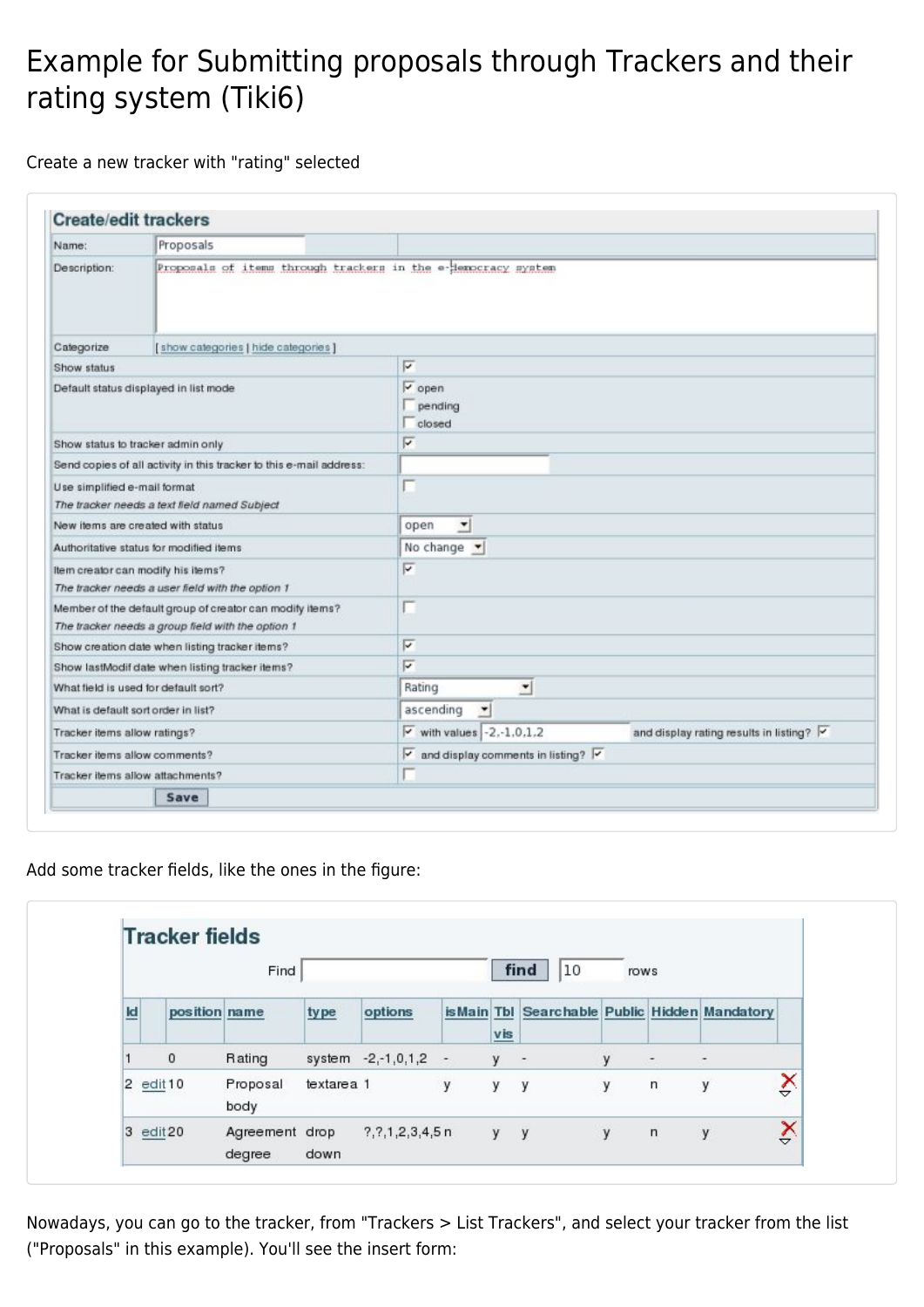|                               | save                             |  |
|-------------------------------|----------------------------------|--|
| Status                        | $\overline{\phantom{a}}$<br>open |  |
| Rating                        | $C_2$ $C_1$ $C_0$ $C_1$ $C_2$    |  |
| Proposal body*<br>E Quicktags |                                  |  |
| Agreement degree *            | $\vert \cdot \vert$<br>?         |  |
|                               | View inserted item<br>save       |  |

Fill in the tracker with some items, and rate the tracker items. For instance:

|   | <b>List trackers</b>      | <b>Cancel monitoring</b>                                                             | <b>Admin trackers</b> | <b>Edit this tracker</b>            | <b>Edit fields</b>                |                          |          |
|---|---------------------------|--------------------------------------------------------------------------------------|-----------------------|-------------------------------------|-----------------------------------|--------------------------|----------|
|   | $\bullet \bullet \bullet$ | Proposals of items through trackers in the e-cdemocracy systeml                      |                       |                                     |                                   |                          | filter   |
|   | 3 items found             |                                                                                      |                       |                                     | Choose a filter                   | $\overline{\phantom{a}}$ |          |
|   | Rating                    | Proposal body                                                                        | Agreement<br>degree   | created                             | lastModif                         | coms                     |          |
| ۰ | $2 - 2 - 1012$            | Trial 4                                                                              | 5                     | Tue 05 of<br>Jun, 2007<br>[17:43]   | Tue 05 of<br>Jun, 2007<br>[17:43] | $\mathbf{0}$             | ×        |
| ۰ | $3 - 2 - 1012$            | test                                                                                 | 3                     | Tue 05 of<br>Jun, 2007<br>[17:42]   | Tue 05 of<br>Jun, 2007<br>[18:07] | $\mathbf{0}$             | ×        |
| ۰ | $4 - 2 - 1012$            | Use an e-democracy<br>system to propose things,<br>and gather opinion from<br>others | 5                     | Tue 05 of<br>Jun, 2007<br>$[17:20]$ | Tue 05 of<br>Jun, 2007<br>[17:40] | $\circ$                  | $\times$ |

At this stage, you can also use some wiki plugins: TRACKER and TRACKERLIST plugins.

Let's see how can they be used, for instance. In a wiki page, we can add:

```
{TRACKER(trackerId=>1, fields=>1:2:3, action=>Name of submit button, showtitle=>y,
showdesc=>y, showmandatory=>y, embedded=>y)}Notice to users when submitting
the tracker item{TRACKER}
```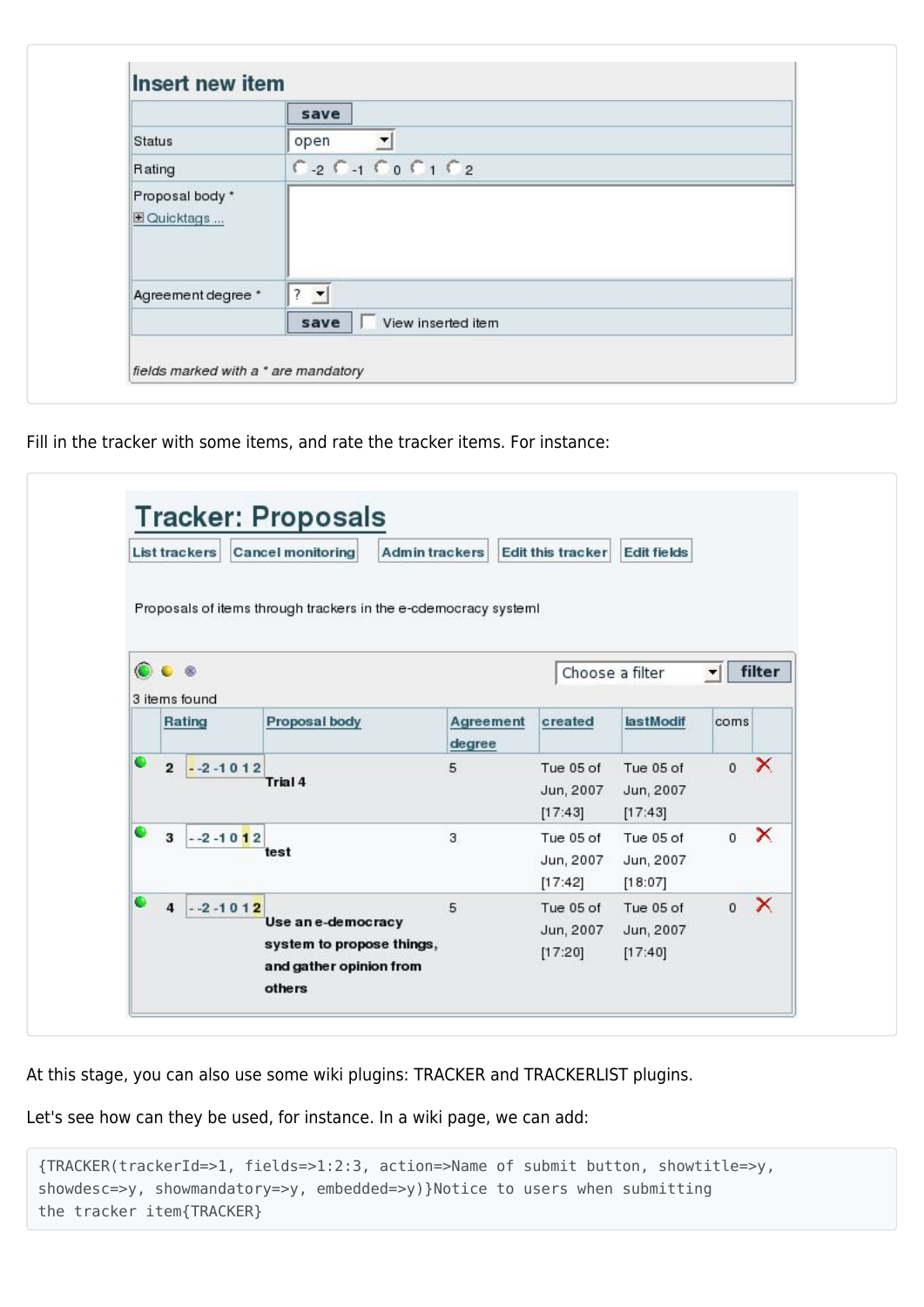This would produce (just below the "**Register WPE with the People's Congress**", starting with a title bar called "Proposals", which is the tracker title):

|                    | <b>WPE</b>                                                      | ■ 49 G B © backlinks ▼ English                                                                                     |
|--------------------|-----------------------------------------------------------------|--------------------------------------------------------------------------------------------------------------------|
|                    |                                                                 |                                                                                                                    |
|                    |                                                                 | In 'Draft Proposals', you can post your proposals to the WPE voting site, so that other members can help you with  |
|                    |                                                                 | improvement and feedback, before they become future votes a'. We suggest that all proposals shall be short, to the |
|                    |                                                                 | point, and anonymous in order to avoid bias caused by ego conflicts. If you want your name to be public after the  |
|                    |                                                                 | acceptance of your proposal, send an e-mail to jmstenborg@gmail.com about your wish, and your name will be         |
| published.         |                                                                 |                                                                                                                    |
|                    | Proposals with high agreement                                   |                                                                                                                    |
|                    | Suggestion to users                                             |                                                                                                                    |
|                    |                                                                 | Cooperate with Humanitad in order to set up World Problem Solving Internet Site                                    |
|                    | Register WPE with the People's Congress                         |                                                                                                                    |
|                    |                                                                 |                                                                                                                    |
|                    |                                                                 |                                                                                                                    |
| Proposals          |                                                                 |                                                                                                                    |
|                    |                                                                 |                                                                                                                    |
|                    | Proposals of items through trackers in the e-cdemocracy system! |                                                                                                                    |
|                    |                                                                 |                                                                                                                    |
|                    |                                                                 |                                                                                                                    |
| Proposal body *    |                                                                 |                                                                                                                    |
|                    |                                                                 |                                                                                                                    |
|                    |                                                                 |                                                                                                                    |
|                    |                                                                 |                                                                                                                    |
|                    |                                                                 |                                                                                                                    |
|                    |                                                                 |                                                                                                                    |
|                    |                                                                 |                                                                                                                    |
| Agreement degree * | <b>Name of submit button</b>                                    |                                                                                                                    |

And the TRACKERLIST plugin can be used like in here:

| !!! Proposals with high agreement                                                     |  |
|---------------------------------------------------------------------------------------|--|
| {TRACKERLIST(trackerId=>1,fields=>1:2:3, showtitle=>y, showlinks=>y, showdesc=>y,     |  |
| showinitials=>y, showstatus=>y, status=>opc, max=>10, filterfield=>3, filtervalue=>5, |  |
| exactvalue=>5)}Notice to users{TRACKERLIST}                                           |  |

Which would produce this filtered list on the wiki page itself: